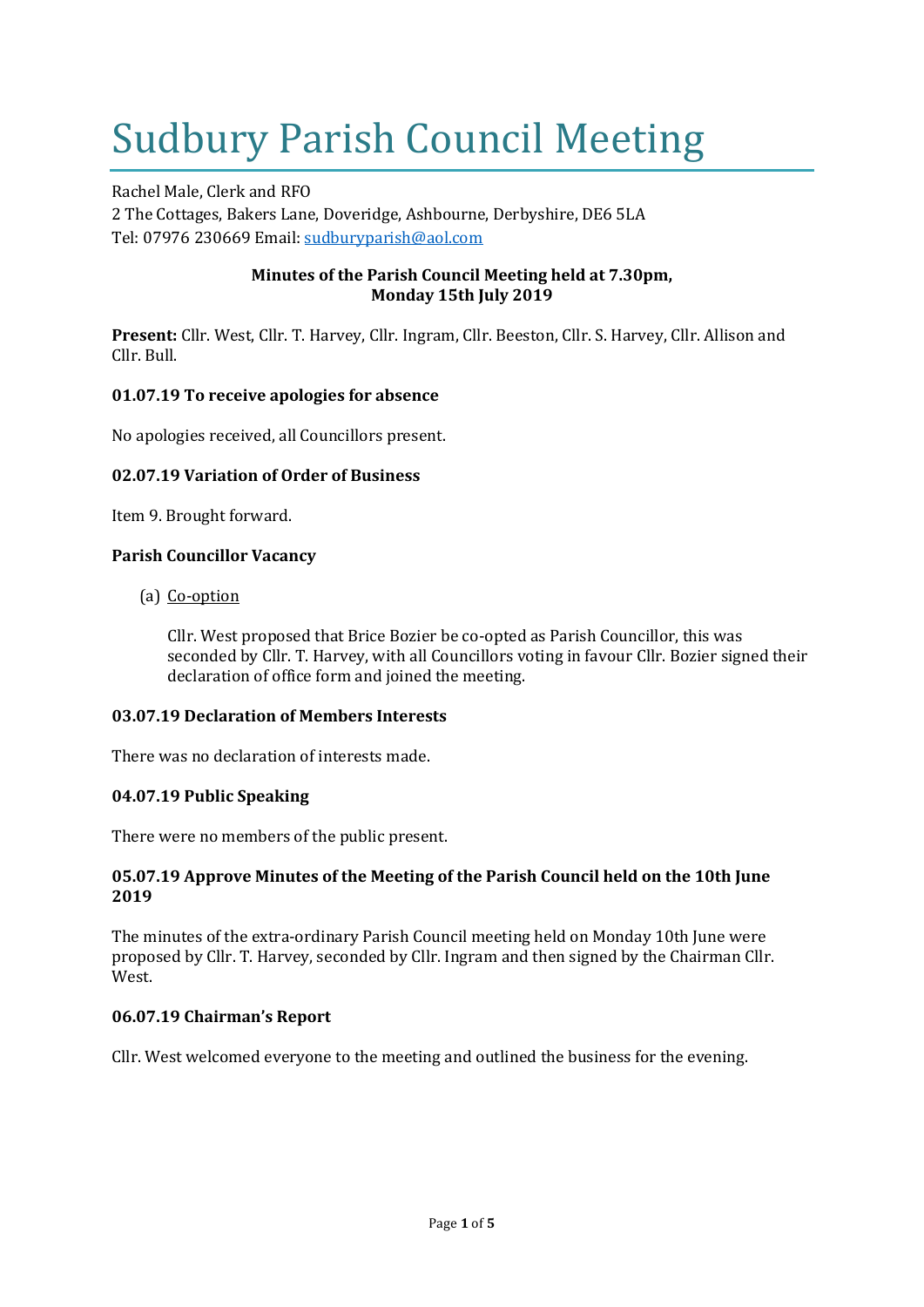## **07.07.19 Report from the Clerk on on-going matters**

#### PCSO Update

Our local PCSO, Sue Lester was unable to attend this evening however she provided an update with the issues Sudbury has; Shed break ins and theft of fuel from the lorries parked up on the main road. She will keep us up to date with any other further developments.

#### Councillor Training

The Clerk informed Councillors of the next available Councillor Essential Training with a view to book all new Councillors on ASAP.

#### **08.07.19 Village Reports:**

(a) Football Field, Pavilion, Mowing

Mowing Contract – Clerk to email contact details to Cllr. Ingram in case contact is required and Clerk is unavailable. No other issues to report.

Pavilion and Lease for playing field – meetings are continuing between Councillors and the National Trust, any progression will be updated at each bi-monthly meeting. An update following our last meeting where we were asked our thoughts on the re-siting of the playing field, the Clerk informed the National Trust this was not something we would support, they have replied thanking us for our views. Nikki Kirby (General Manager) will pick this up again with the Estate Manager, Rachel Walker along with Cllr's West and Ingram in the coming weeks to find a way forward which preserves the traditions of the Village.

## (b) Bus Stops and Bus Route

Repair of the Main Road bus stop. Insurance Excess is £250 and the following options are available to us.

Sudbury, Main Road opp A50 subway (Stop No. 1000DSMR5216) 1 Panel at 1200x2000mm in polycarbonate with yellow vision dots : £342 + VAT OR

1 Panel at 1200x2000mm in glass with yellow vision dots : £478 + VAT

It was agreed that we would go with a replacement of polycarbonate. This was proposed by Cllr. T. Harvey and seconded by Cllr. S. Harvey. It was RESOLVED the Clerk would go ahead and claim on our insurance.

(c) Website

No issues to report.

(d) Highways Report

Old Road – extremely overgrown. It was RESOLVED that the Clerk would visit the area and find out who's land it is.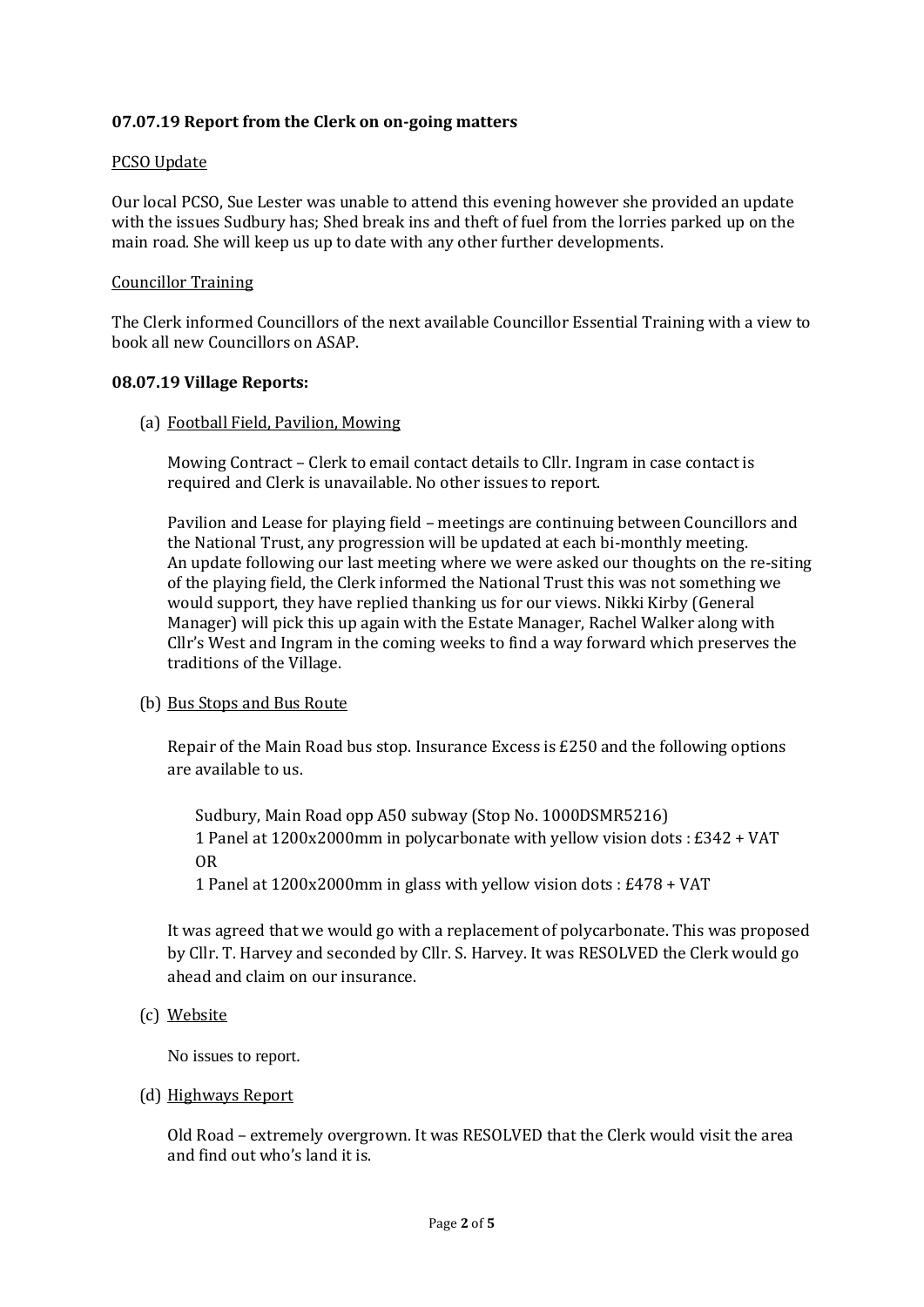New Signage – it was RESOLVED a couple of months ago that the current pedestrian signage outside the hall would be changed by the Council – this has not been completed as yet. It was RESOLVED that the Clerk would contact Highways again.

(e) Public Footpaths and Rights of Way

Pavements along Main Road have been reported as being heavily coated in moss. It was RESOLVED the Clerk would investigate if there is anything the Parish Council can do.

(f) Parish Rooms

The hedge along the Path from the Road to the building has now been cut.

No other issues raised.

(g) National Trust

Nikki Kirby reported that there had been a break in at the on site shop recently, thankfully nothing was taken.

Nikki also report that the Parish Church sign has been ordered recently and as soon as it arrives it will be put up.

They have had conversations with the Church regarding parking and this now seems to resolved with the Trust offering car parking at their site and the mobility vehicle if requested in advance.

The re-locating of the car park sign is being looked into and they will do everything they possibly can however they are very restricted as they can not obstruct the highway in any way.

(h) Sudbury Estate

Vernon Arms – The Estate informed us that there is no update on this as present.

Village Advertising signs – it was RESOLVED the Clerk would write to them asking when they will be updated and if the Pre School could be added.

(i) Gasworks

The Phase 1 submission has been successful, Phase 2 will be submitted in August which we should hear if successful by November. Work is currently underway by an Archaeological Research company who are undertaking targeted trenching to ensure there are no prehistoric and or Romano British remains on the site.

(j) Fly-tipping

There has been a large amount of soil and concrete dumped on the verge leading to Doveridge. It has been reported it was RESOLVED that the Clerk would chase to have it removed as soon as possible.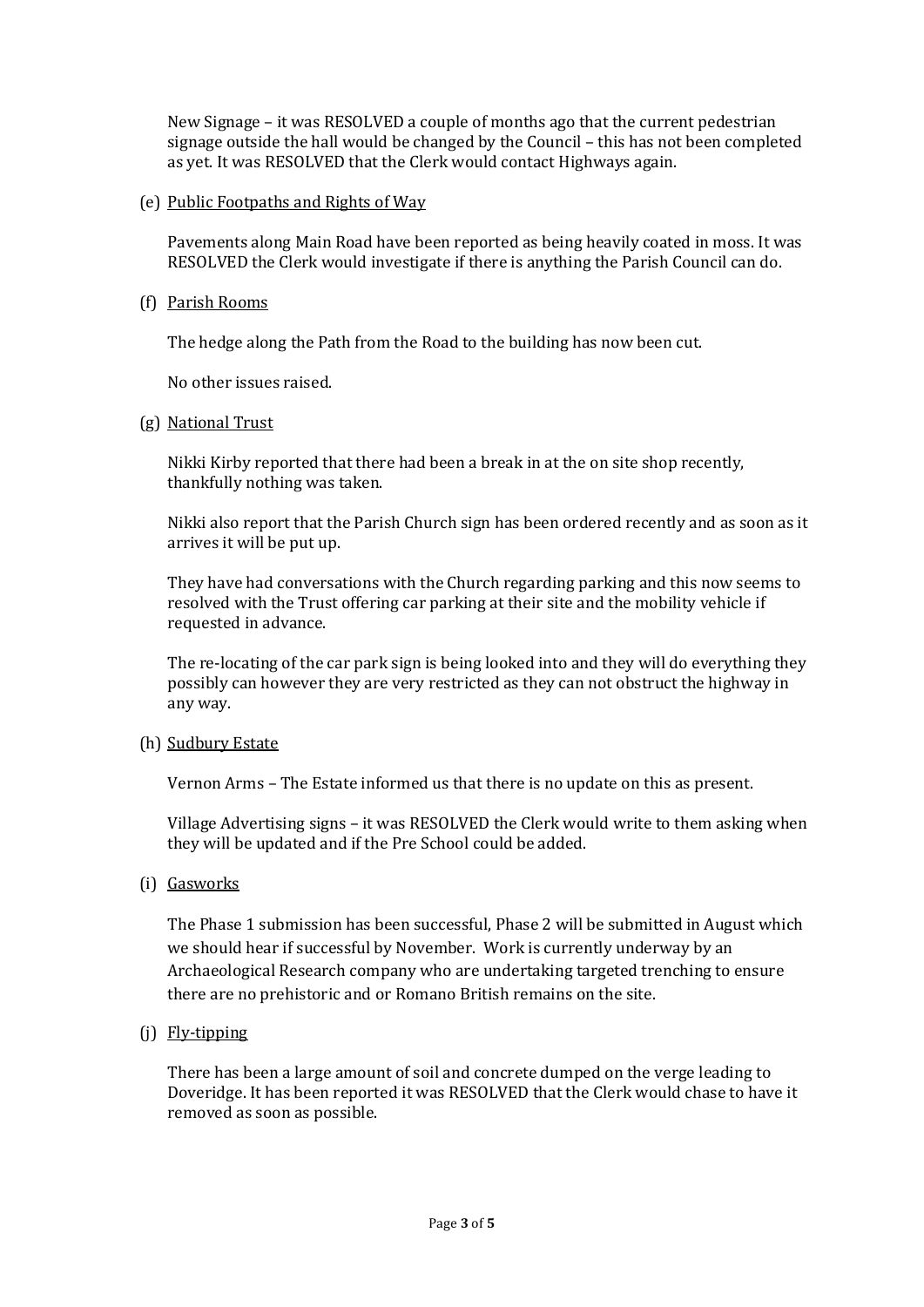# **09.07.19 Parish Councillor Vacancy**

Item moved to Variation of Business 02.07.19

# **10.07.19 Derbyshire Association of Local Councils Circulars**

Circular 8 2019 - AGM & Excellence Awards 22 October - Exec Comm. Nominations - Finance, exercise of public rights - Permitted dev. law change - 'More than a pub' campaign - Legal brief Data Prot fees - Hathersage PC - CiLCA fee **EMAILED 14.06.2019**

Circ 09-2019- DALC - Neighbourhood Plan Process - DET Funding Scheme - Secret Ballots - NALC Lobby for Financial Services Ombudsman to cover local councils - Public Sector Bodies regs - Guidance on naming individuals in minutes - Training of Councillors **EMAILED 15.07.2019**

## **11.07.19 Finance**

# (a) Payments made

| 23.05.19 | David Bennett, Gibb Lane Car Park                            |     | £1140.00 |
|----------|--------------------------------------------------------------|-----|----------|
| 23.05.19 | Came & Company, Annual Insurance                             | $=$ | £647.69  |
| 24.05.19 | Rachel Male, stationery                                      | $=$ | £5.90    |
| 30.05.19 | Stuart Lymer, removal of glass at bus stop and hedge cutting |     |          |
|          |                                                              |     | £30.00   |
| 31.05.19 | Rachel Male, Clerk Salary                                    | $=$ | £196.09  |
| 10.06.19 | Brian Wood, Internal Audit                                   | $=$ | £77.50   |
| 10.06.19 | Rachel Male, Ink                                             | $=$ | £12.99   |
| 10.06.19 | SJL Landscapes, field mowing                                 | $=$ | £192.00  |
| 28.06.19 | Rachel Male, Office Chair                                    | $=$ | £35.00   |
| 28.06.19 | D. West, fuel for Sudbury Park mowing                        | $=$ | £74.05   |
| 28.06.19 | Rachel Male, Clerk Salary                                    |     | £147.24  |
|          |                                                              |     |          |

These payments were authorised by email with the Chair and Vice chair at the time of the payments being made.

(b) Income

| 24.05.19 | Dove River Practice, contribution towards Gibb Lane Car Park & annual rent |     |          |
|----------|----------------------------------------------------------------------------|-----|----------|
|          |                                                                            | $=$ | £1275.00 |
| 28.06.19 | <b>Balance from Natwest Bank Account</b>                                   | $=$ | £0.09    |
| 28.06.19 | Balance from Natwest Bank Account                                          | $=$ | £0.09    |

## (c) 2019/2020 Budget Appraisal

Cllr. West and Cllr. Harvey signed the bank statement dated between 20/05/2019-15/07/2019. The Clerk handed out the budget appraisal for this financial year and was signed by the Chair and Vice Chair.

The Clerks pay slips for May and June were also signed.